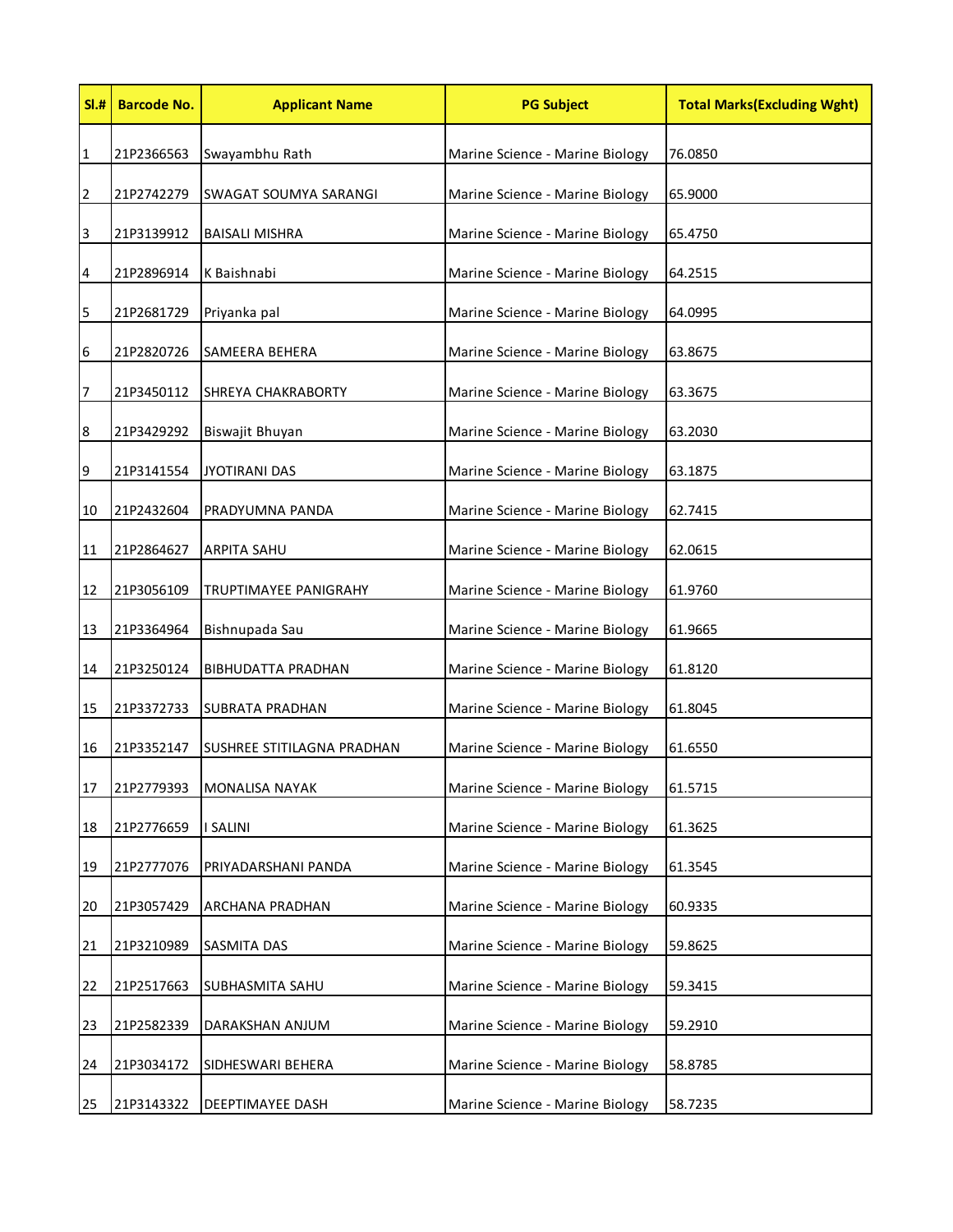| 26 | 21P3186943 | RAJAT KUMAR NAYAK              | Marine Science - Marine Biology | 58.5945 |
|----|------------|--------------------------------|---------------------------------|---------|
| 27 | 21P3236663 | Tapaswini Sahu                 | Marine Science - Marine Biology | 58.3605 |
| 28 | 21P3019703 | <b>MONALISA RANA</b>           | Marine Science - Marine Biology | 58.2710 |
| 29 | 21P2999349 | <b>KAJAL BEHERA</b>            | Marine Science - Marine Biology | 57.9215 |
| 30 | 21P2447774 | SANTOSINI SAHU                 | Marine Science - Marine Biology | 57.7550 |
| 31 | 21P2960824 | P. TEJESWARI                   | Marine Science - Marine Biology | 57.7495 |
| 32 | 21P2685536 | NIRLIPTA PATRA                 | Marine Science - Marine Biology | 57.5380 |
| 33 | 21P2377374 | SANTOSH KUMAR PRADHAN          | Marine Science - Marine Biology | 57.4665 |
| 34 | 21P3196422 | <b>BABITA BISOI</b>            | Marine Science - Marine Biology | 57.2165 |
| 35 | 21P2636992 | Aakash kumbhar                 | Marine Science - Marine Biology | 57.0970 |
| 36 | 21P3557306 | NASIBA KHANAM                  | Marine Science - Marine Biology | 57.0530 |
| 37 | 21P2594993 | <b>BANISHREE PADHY</b>         | Marine Science - Marine Biology | 56.7295 |
| 38 | 21P2973213 | Archana Sethy                  | Marine Science - Marine Biology | 56.6265 |
| 39 | 21P3093306 | MANISHA BADHEI                 | Marine Science - Marine Biology | 56.5080 |
| 40 | 21P3414643 | <b>SUDESNA DAS</b>             | Marine Science - Marine Biology | 56.5040 |
| 41 | 21P3013929 | <b>BASANT KUMARI NAYAK</b>     | Marine Science - Marine Biology | 56.2135 |
| 42 | 21P3340654 | <b>ARCHITA SAHU</b>            | Marine Science - Marine Biology | 56.0135 |
| 43 | 21P3319542 | RUDRA MADHABA SATPATHY         | Marine Science - Marine Biology | 55.7915 |
| 44 | 21P3230349 | KRITIK KUMAR JENA              | Marine Science - Marine Biology | 55.5220 |
| 45 | 21P3465482 | <b>AKASH JOSHI</b>             | Marine Science - Marine Biology | 55.5100 |
| 46 | 21P3017922 | <b>SK FAIYAZ</b>               | Marine Science - Marine Biology | 55.5055 |
| 47 | 21P2747123 | <b>BHAKTI RANJAN MOHAPATRA</b> | Marine Science - Marine Biology | 55.4945 |
| 48 | 21P2922002 | <b>SUBHASMITA BEHURA</b>       | Marine Science - Marine Biology | 55.4460 |
| 49 | 21P3322259 | <b>SWATI MOHANTY</b>           | Marine Science - Marine Biology | 55.1415 |
| 50 | 21P2308844 | BRAJAKISHOR ROSHANLAL PADHAN   | Marine Science - Marine Biology | 54.9875 |
| 51 | 21P2346323 | <b>MANAS RANJAN RATH</b>       | Marine Science - Marine Biology | 54.8085 |
|    |            |                                |                                 |         |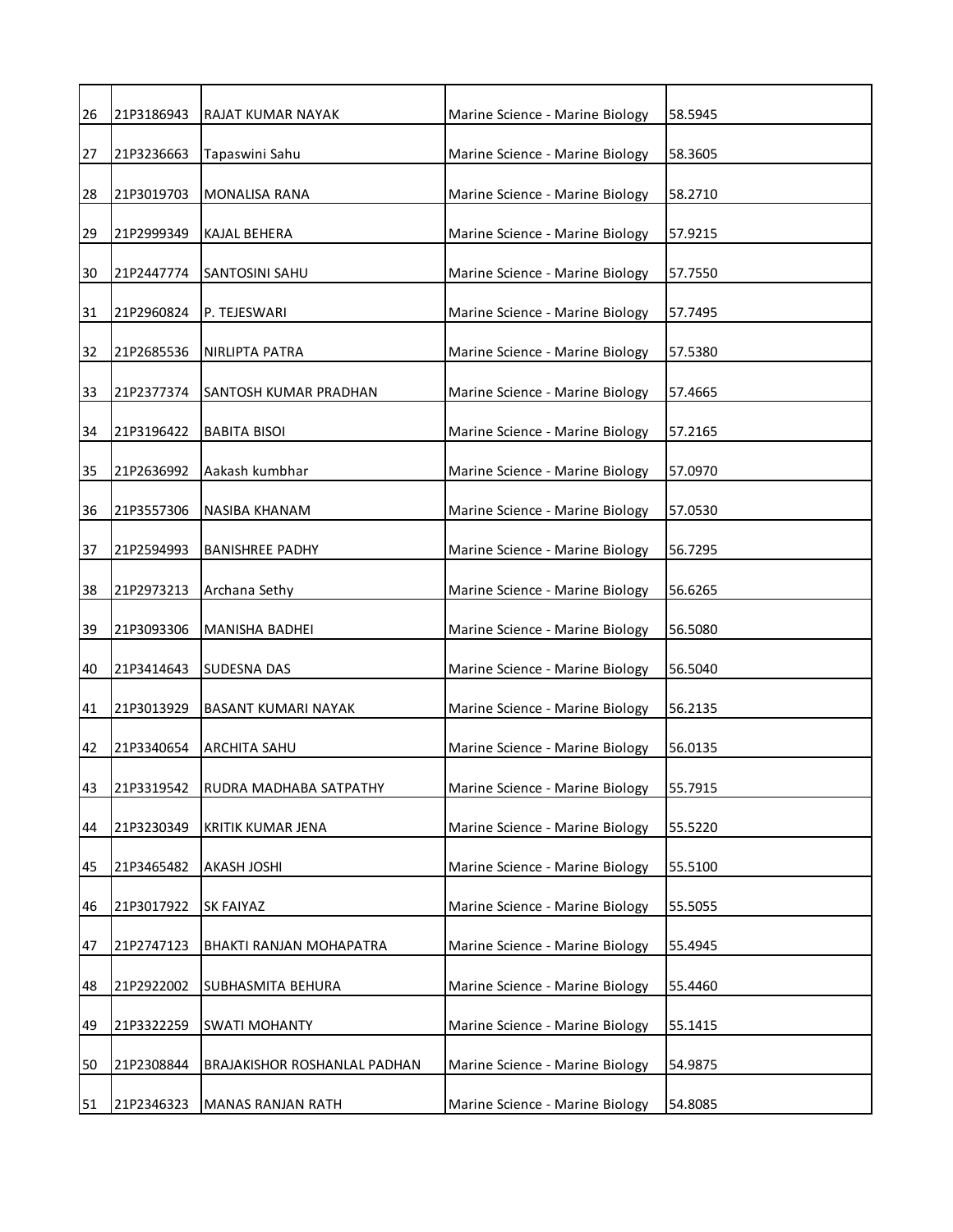| 52 | 21P2320504 | ABHAI KANDULNA            | Marine Science - Marine Biology | 54.3405 |
|----|------------|---------------------------|---------------------------------|---------|
| 53 | 21P2964716 | <b>MADHURI BEHERA</b>     | Marine Science - Marine Biology | 54.3005 |
| 54 | 21P2322336 | <b>SUBHASIS JENA</b>      | Marine Science - Marine Biology | 54.2175 |
| 55 | 21P2646029 | <b>ARPITA BARIK</b>       | Marine Science - Marine Biology | 54.1305 |
| 56 | 21P3399174 | JYOTIPRAKASH PANDA        | Marine Science - Marine Biology | 54.1210 |
| 57 | 21P2930746 | RAJA BADATYA              | Marine Science - Marine Biology | 53.9410 |
| 58 | 21P3642044 | DALTON SETHI              | Marine Science - Marine Biology | 53.8740 |
| 59 | 21P2732737 | LAPITA SETHI              | Marine Science - Marine Biology | 53.6945 |
| 60 | 21P3737619 | ARATI KUMARI NAHAK        | Marine Science - Marine Biology | 53.5670 |
| 61 | 21P3562829 | AKASH CHANDRA BHOLA       | Marine Science - Marine Biology | 53.5065 |
| 62 | 21P2958742 | SNEHALATA MAHANTY         | Marine Science - Marine Biology | 53.2920 |
| 63 | 21P2983757 | PRIYANKA PANDA            | Marine Science - Marine Biology | 53.2460 |
| 64 | 21P2512053 | LIZA KUMARI PARIDA        | Marine Science - Marine Biology | 52.6550 |
| 65 | 21P3308534 | <b>SNEHA RAULA</b>        | Marine Science - Marine Biology | 52.5110 |
| 66 | 21P2664069 | Mokshashree               | Marine Science - Marine Biology | 52.4955 |
| 67 | 21P3563213 | <b>BISHAL KUMAR NAYAK</b> | Marine Science - Marine Biology | 52.3595 |
| 68 | 21P2539304 | LAXMIPRIYA PRADHAN        | Marine Science - Marine Biology | 52.2865 |
| 69 | 21P3143402 | PurshottamBahinipati      | Marine Science - Marine Biology | 52.2040 |
| 70 | 21P2714156 | K. KALI PRASAD DORA       | Marine Science - Marine Biology | 52.1620 |
| 71 | 21P3225293 | A. RAM SWARUP PATRO       | Marine Science - Marine Biology | 51.6375 |
| 72 | 21P2427679 | ASHISH KUMAR GOMANGO      | Marine Science - Marine Biology | 51.3025 |
| 73 | 21P2676323 | ANUP KUMAR MAHANTA        | Marine Science - Marine Biology | 51.1460 |
| 74 | 21P3661312 | <b>B PRIYANKA DEVI</b>    | Marine Science - Marine Biology | 51.0325 |
| 75 | 21P2942322 | <b>BIMAL BHOI</b>         | Marine Science - Marine Biology | 51.0315 |
| 76 | 21P3492523 | SATYABRATA MOHAPATRA      | Marine Science - Marine Biology | 50.6205 |
| 77 | 21P2513589 | SOUDAMINI MAHARANA        | Marine Science - Marine Biology | 50.6085 |
|    |            |                           |                                 |         |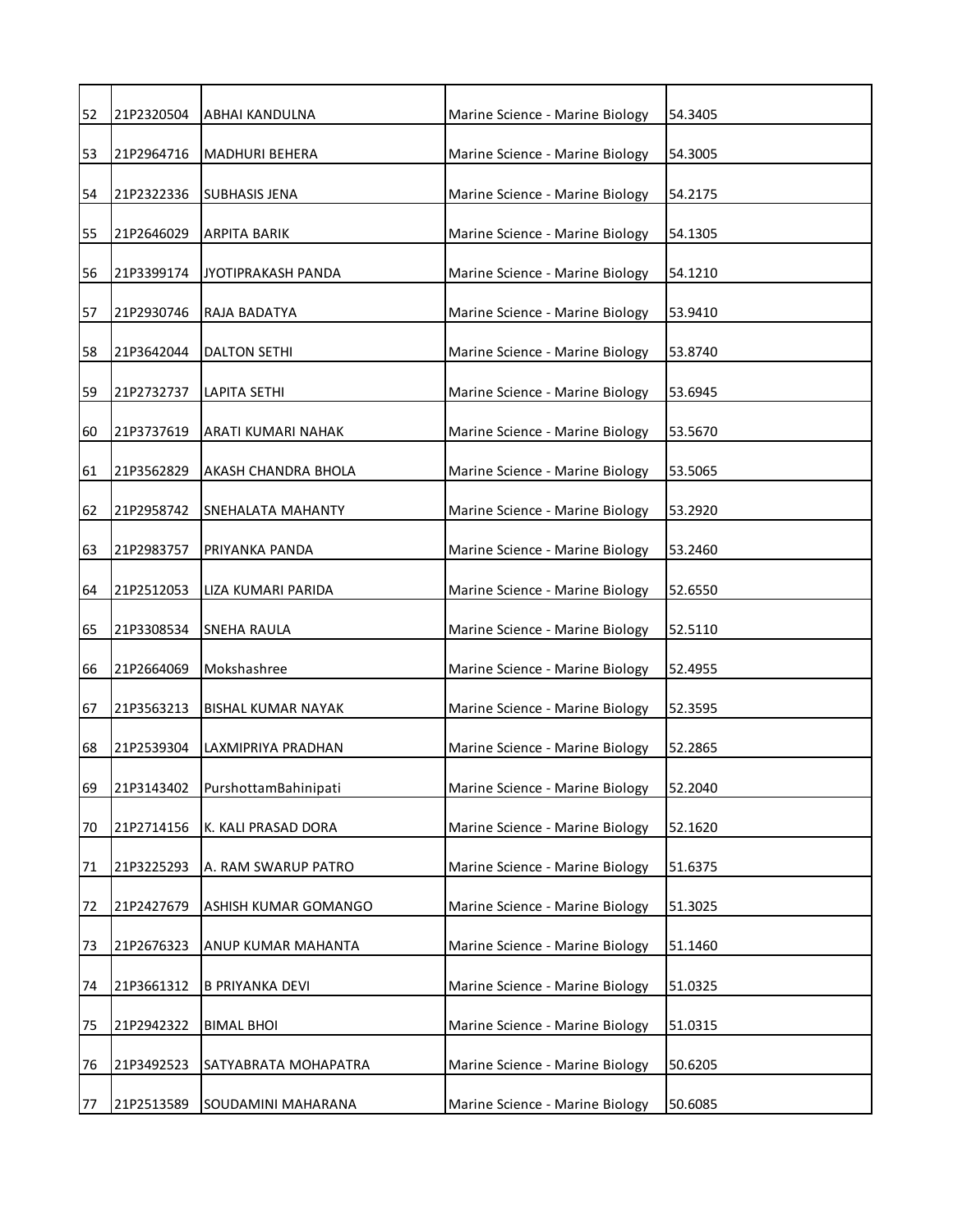| 78 | 21P2537903     | PALLABI MAJHI            | Marine Science - Marine Biology | 50.3925 |
|----|----------------|--------------------------|---------------------------------|---------|
| 79 | 21P2958624     | <b>MONALI SETHY</b>      | Marine Science - Marine Biology | 50.3755 |
| 80 | 21P3358152     | <b>ANIL NAIK</b>         | Marine Science - Marine Biology | 50.3660 |
| 81 | 21P3223292     | SUNITA KUMARI BEHERA     | Marine Science - Marine Biology | 49.9125 |
| 82 | 21P2653993     | SUMANDIKHYA BASANTIA     | Marine Science - Marine Biology | 49.9125 |
| 83 | 21P3598866     | A SASMITA KUMARI REDDY   | Marine Science - Marine Biology | 49.8220 |
| 84 | 21P2965342     | <b>ARPITA HOTA</b>       | Marine Science - Marine Biology | 49.7765 |
| 85 | 21P2980819     | RUPALI AISHWARYA DAS     | Marine Science - Marine Biology | 49.6885 |
| 86 | 21P2335756     | <b>CHANDRABHANU ROUL</b> | Marine Science - Marine Biology | 49.6645 |
| 87 | 21P3004233     | <b>SMRUTIKA SAHU</b>     | Marine Science - Marine Biology | 49.5405 |
| 88 | 21P2416644     | <b>ASHUTOSH PANDA</b>    | Marine Science - Marine Biology | 49.4595 |
| 89 | 21P3101246     | SK SAHEBAZ QUADRI        | Marine Science - Marine Biology | 49.1000 |
| 90 | 21P3729016     | Pratiksha sahoo          | Marine Science - Marine Biology | 48.8475 |
| 91 | 21P3467492     | <b>JYOTIRMAYI SAHU</b>   | Marine Science - Marine Biology | 48.7915 |
| 92 | 21P2896499     | <b>MANAS KUMAR DASH</b>  | Marine Science - Marine Biology | 48.6745 |
| 93 | 21P3018616     | <b>ANKITA DAS</b>        | Marine Science - Marine Biology | 48.3040 |
| 94 | 21P2909826     | N PRATYUSHA              | Marine Science - Marine Biology | 48.2165 |
| 95 | 21P3285094     | MONALISHA CHHAND         | Marine Science - Marine Biology | 48.1775 |
| 96 | 21P2530656     | SUPRIYA PRIYADARSHINEE   | Marine Science - Marine Biology | 48.1115 |
| 97 | 21P3112433     | ROSINI BISOYI            | Marine Science - Marine Biology | 48.0010 |
| 98 | 21P3226279     | <b>DEBASISH SAHU</b>     | Marine Science - Marine Biology | 47.9445 |
| 99 | 21P3629127     | ANJALI KUMARI SAHU       | Marine Science - Marine Biology | 47.7875 |
|    | 100 21P3546252 | SUBHRASNATA PARIDA       | Marine Science - Marine Biology | 47.6875 |
|    | 101 21P3353109 | RUDRA PRASANNA SAHOO     | Marine Science - Marine Biology | 47.5675 |
|    | 102 21P3603012 | SHEKHAR CHANDRA PRADHAN  | Marine Science - Marine Biology | 47.3595 |
|    | 103 21P2634674 | SOUMYASUDHA PRADHAN      | Marine Science - Marine Biology | 47.2360 |
|    |                |                          |                                 |         |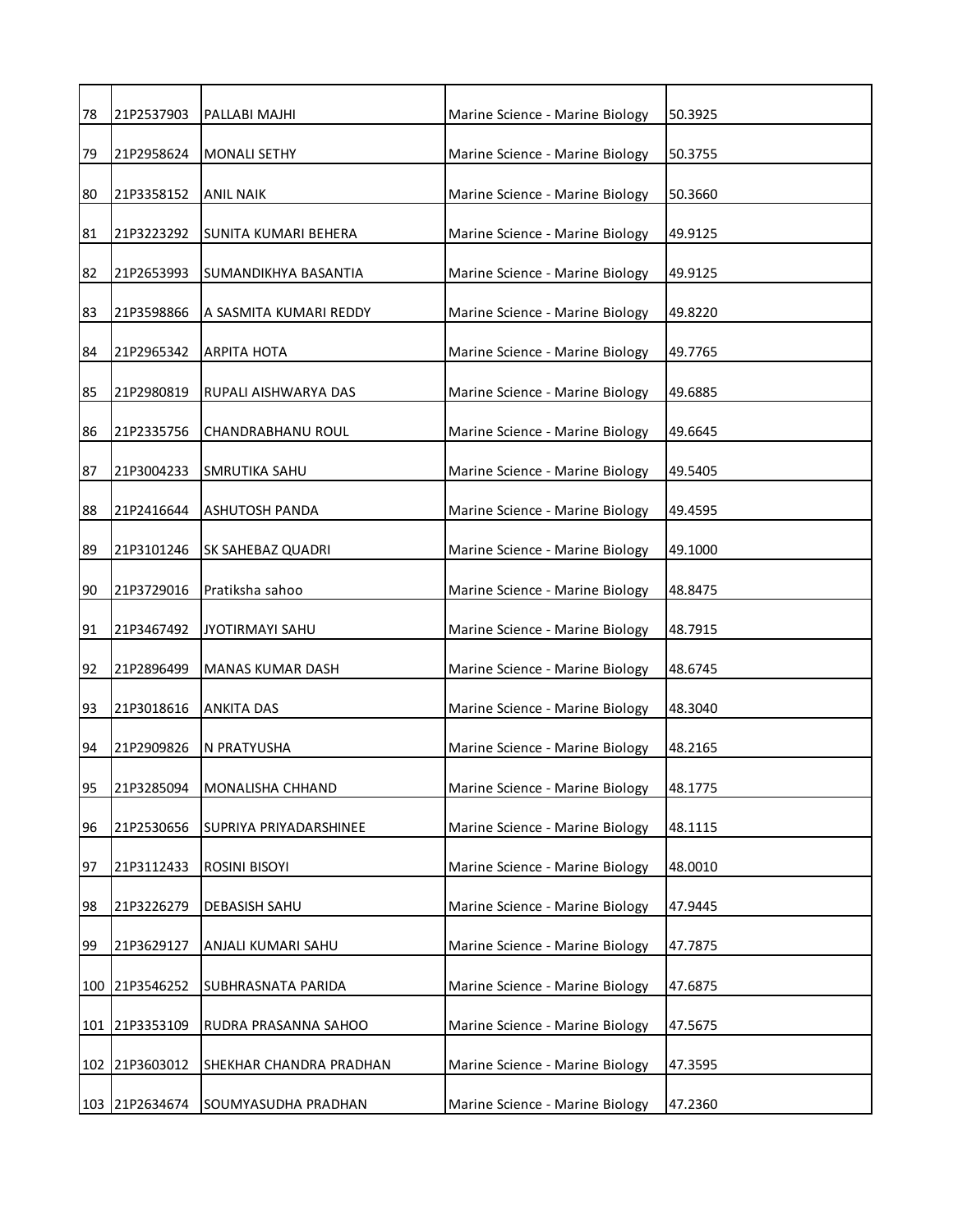|     | 104 21P2809552 | Kalu Charan Patra        | Marine Science - Marine Biology | 47.1795 |
|-----|----------------|--------------------------|---------------------------------|---------|
|     | 105 21P3299489 | <b>DEBASISH SWAIN</b>    | Marine Science - Marine Biology | 47.0735 |
|     | 106 21P3132136 | <b>BISMAYATOSA MALIK</b> | Marine Science - Marine Biology | 47.0545 |
|     | 107 21P3468499 | PRIYANKA RAULO           | Marine Science - Marine Biology | 46.6705 |
|     | 108 21P3195716 | MANDEEP KUMAR SAHU       | Marine Science - Marine Biology | 46.5705 |
|     | 109 21P2967669 | PRIYADARSANI JENA        | Marine Science - Marine Biology | 46.3925 |
|     | 110 21P3183252 | SONALI DAS               | Marine Science - Marine Biology | 46.2130 |
|     | 111 21P3388274 | <b>NANDA MALLIK</b>      | Marine Science - Marine Biology | 46.0145 |
|     | 112 21P2309624 | <b>JAGYANDATTA NAYAK</b> | Marine Science - Marine Biology | 45.5545 |
|     | 113 21P2860479 | SRADHANJALI SWAIN        | Marine Science - Marine Biology | 45.5165 |
|     | 114 21P3596347 | A SMITA KUMARI REDDYA    | Marine Science - Marine Biology | 45.4870 |
|     | 115 21P2650082 | SANTONA DAS              | Marine Science - Marine Biology | 45.1025 |
|     | 116 21P3459982 | PUSPANJALI NAYAK         | Marine Science - Marine Biology | 44.4245 |
|     | 117 21P3509394 | <b>MANORANJAN DAKUA</b>  | Marine Science - Marine Biology | 44.0730 |
|     | 118 21P2545269 | PRIYANKA KUMARI MAJHI    | Marine Science - Marine Biology | 43.4880 |
|     | 119 21P3665789 | RAJESH KUMAR SAHOO       | Marine Science - Marine Biology | 43.0515 |
|     | 120 21P2551473 | RIKITA SAMANTARA         | Marine Science - Marine Biology | 42.7870 |
|     | 121 21P2767816 | S HARISH KUMAR           | Marine Science - Marine Biology | 42.1250 |
|     | 122 21P2526793 | SUPRAVA BEHERA           | Marine Science - Marine Biology | 41.9740 |
| 123 | 21P3373943     | SOURATAPA ROUT           | Marine Science - Marine Biology | 41.9125 |
|     | 124 21P2894116 | SHAFAQUE PARWEEN         | Marine Science - Marine Biology | 41.3880 |
|     | 125 21P3277356 | <b>MANAS MANDAL</b>      | Marine Science - Marine Biology | 41.3580 |
|     | 126 21P2766067 | ADITYA KUMAR SETHY       | Marine Science - Marine Biology | 41.2660 |
| 127 | 21P2986674     | DIBYA PRAKASH BEHERA     | Marine Science - Marine Biology | 41.0835 |
|     | 128 21P3192427 | MANAS RANJAN JENA        | Marine Science - Marine Biology | 40.9340 |
|     | 129 21P2908159 | G SANTOSH KUMAR REDDY    | Marine Science - Marine Biology | 40.2465 |